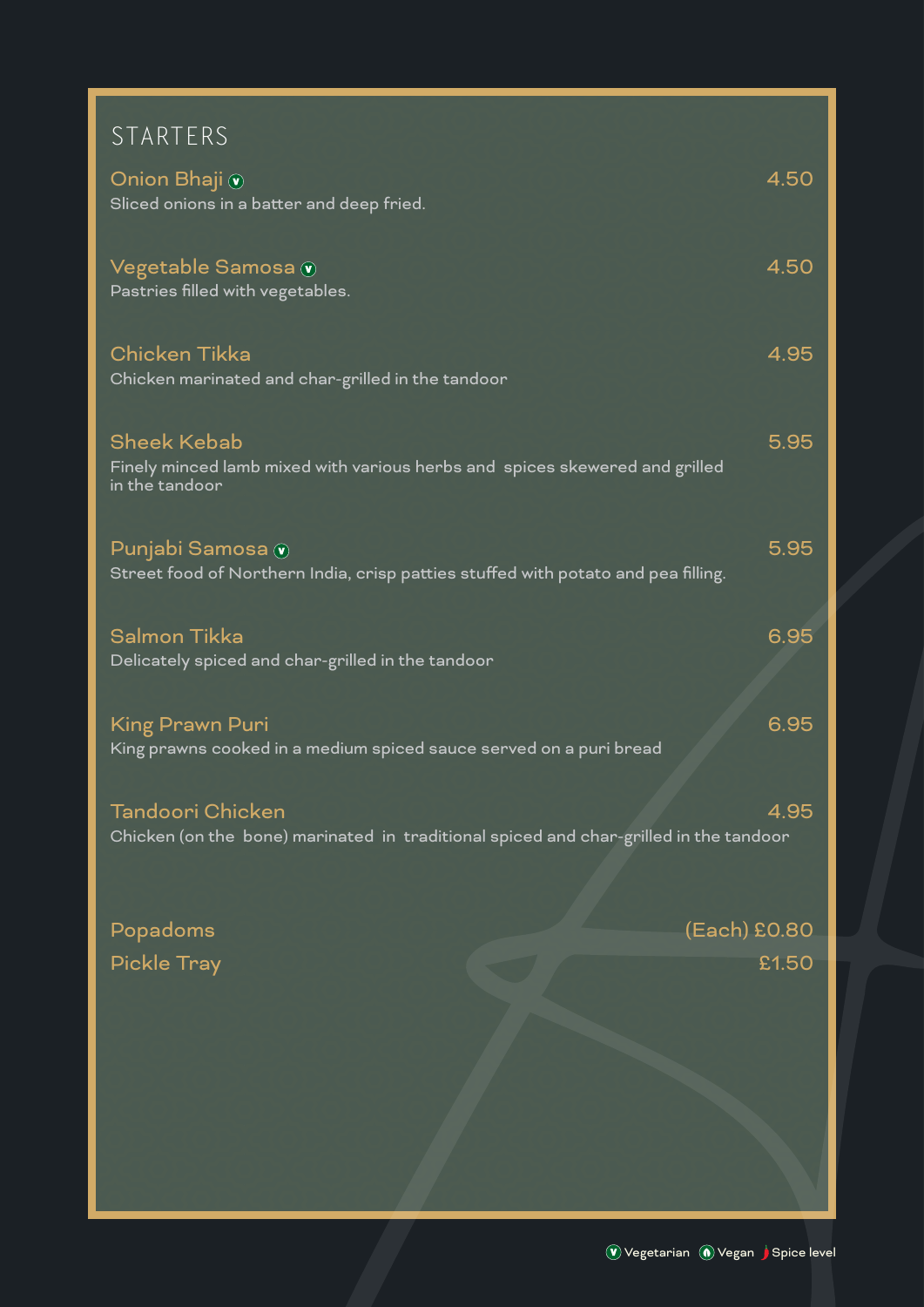| CHEF'S SPECIALS                                                                                                                                                                          |       |
|------------------------------------------------------------------------------------------------------------------------------------------------------------------------------------------|-------|
| <b>Butter Chicken</b><br>Char grilled chicken cooked in a mild buttery cream sauce                                                                                                       | 10.95 |
| Garlic Chilli Chicken فز<br>Chicken dusted with garlic and herbs cooked in a chilli and onion based sauce                                                                                | 9.95  |
| Goan Chicken Curry j<br>Marinated char-grilled chicken, cooked in a deliciously smooth, thin and plentiful<br>coconut milk sauce, with onions and peppers and a hint of chilli.          | 11.95 |
| Shezani<br>Chicken marinated and char grilled in the tandoor then slow cooked with onions,<br>peppers and tomatoes in a thick tangy tomato based sauce                                   | 13.95 |
| Salmon Jalfrezi jj<br>Salmon delicately seasoned, char grilled and cooked in a rich spicy Jalfrezi sauce with<br>peppers, onions and green chillies                                      | 14.95 |
| Naga Chicken زززز<br>Chicken tikka cooked with spicy naga chilli, onions and peppers. Very hot but packed<br>full of flavour                                                             | 10.95 |
| Naga Lamb أرززز<br>Lamb smothered in spicy naga chilli, onions, peppers.                                                                                                                 | 11.95 |
| Goan King Prawn Curry j<br>King Prawn prepared in ground spices, cooked in a deliciously smooth, thin and<br>plentiful coconut milk sauce, with onions and peppers and a hint of chilli. | 13.95 |
| <b>Chicken Passanda</b><br>Char grilled chicken cooked with ground almond, coconut, fresh cream and a<br>splash of red wine.                                                             | 10.95 |
| Paneer Tikka Masala v<br>Indian cheese char-grilled and cooked in a creamy masala sauce                                                                                                  | 9.95  |
|                                                                                                                                                                                          |       |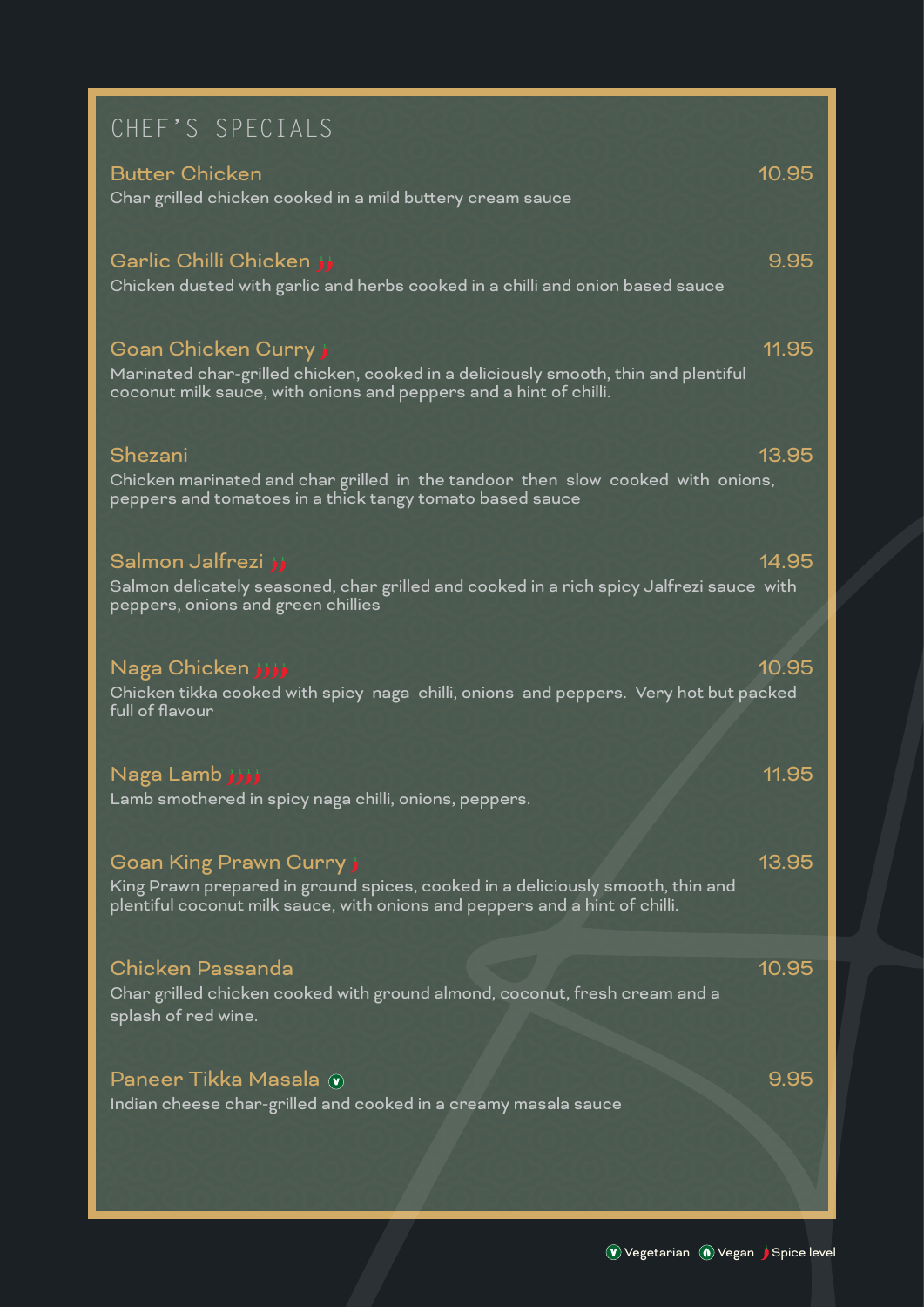# TRADITIONAL DISHES

## Korma Bhuna @ Rogan @ Dhansak @ j Saag @ Madras @ ززنز ( Saag @ Madras @

Vegetable 8.95 Chicken 9.95 Lamb 10.95 Chicken Tikka 10.95 King Prawn 13.95

### Jalfrezi (a j j Karai (a Balti

Vegetable 8.95 Chicken 10.95 Lamb 11.95 Chicken Tikka 11.95 King Prawn 13.95

#### Masala

Vegetable 9.95 Lamb 11.95 Chicken Tikka 10.95 King Prawn 14.95

### Biriyani (0)

Vegetable 10.95 Chicken 11.95 Lamb 12.95 Chicken Tikka 12.95 King Prawn 14.95

### TANDOORI MAIN COURSES

## Chicken Tikka 9.95 Chicken marinated and char grilled in the tandoor Chicken Shaslick 10.95 Diced chicken, peppers, tomatoes and onions marinated and char grilled in the tandoor Tandoor Mix Grill 12.95 Tandoori chicken, chicken tikka and sheek kebab marinated and char grilled in the tandoor. Served with plain naan bread Salmon Shaslick 14.95 Salmon marinated and char-grilled in the tandoor with grilled peppers, tomatoes and onions Tandoori Chicken (On the bone) 9.95 Chicken marinated and char-grilled in the tandoor